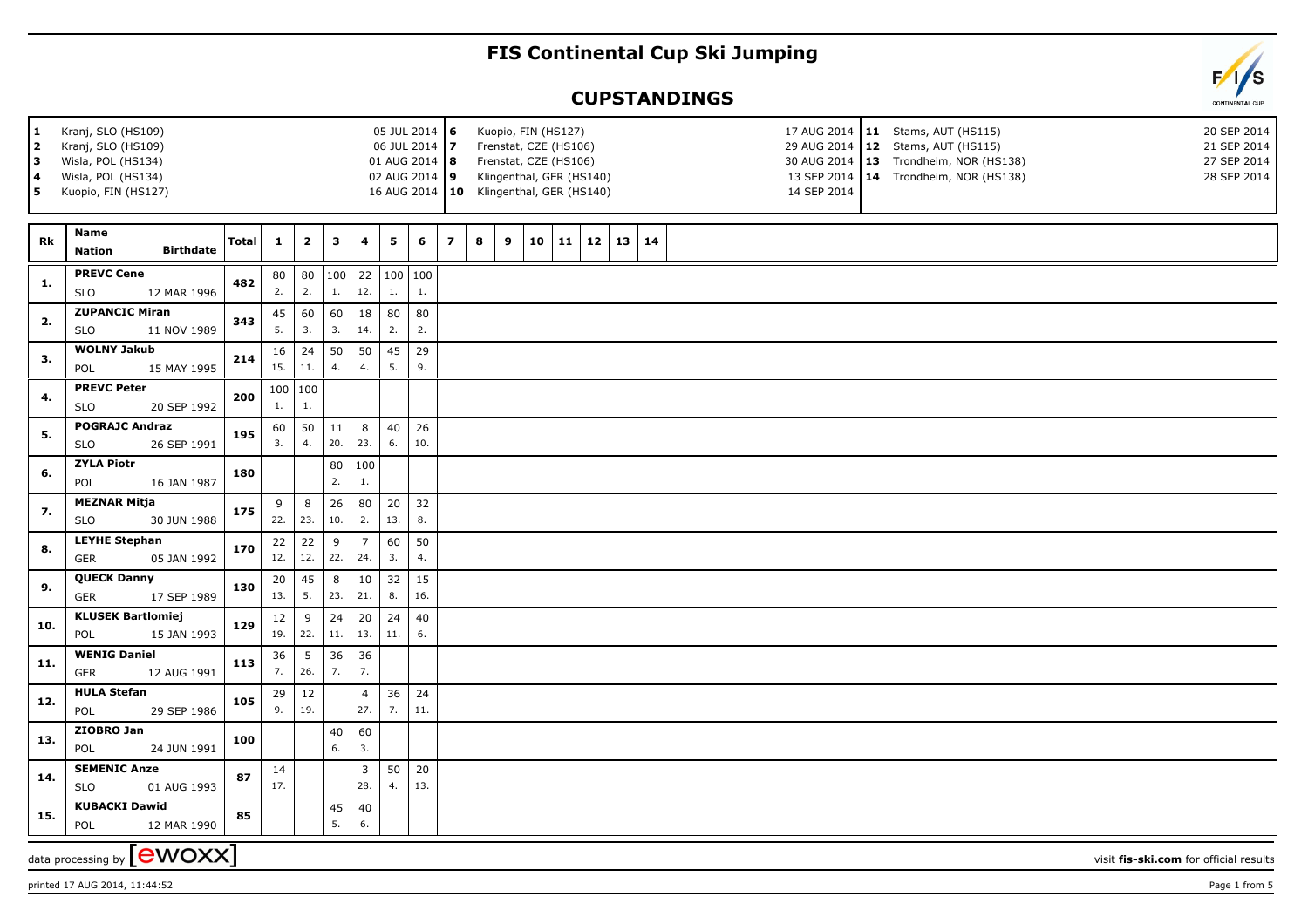| Rk  | Name<br><b>Birthdate</b><br>Nation                       | Total | $\mathbf{1}$ | $\overline{\mathbf{2}}$     | $\mathbf{3}$        | 4             | 5                     | 6                      | $\overline{z}$ | 8 | 9 | 10 | 11 | <b>12</b> | 13 | 14 |  |
|-----|----------------------------------------------------------|-------|--------------|-----------------------------|---------------------|---------------|-----------------------|------------------------|----------------|---|---|----|----|-----------|----|----|--|
| 16. | <b>STREITLER Patrick</b><br>17 APR 1995<br>AUT           | 83    | 13.   13.    | $20 \mid 20$                | 32<br>8.            | $11\,$<br>20. |                       |                        |                |   |   |    |    |           |    |    |  |
| 17. | <b>MUOTKA OIII</b><br>14 JUL 1988<br>FIN                 | 76    |              |                             |                     |               | 16<br>15.             | 60<br>3.               |                |   |   |    |    |           |    |    |  |
| 18. | <b>BIEGUN Krzysztof</b><br>POL<br>21 MAY 1994            | 73    |              |                             |                     | 45<br>5.      | 22<br>12.             | 6<br>25.               |                |   |   |    |    |           |    |    |  |
| 19. | <b>ZNISZCZOL Aleksander</b><br>08 MAR 1994<br>POL        | 69    | 11           | $\overline{7}$<br>20.   24. | 6<br>25.            |               |                       | 45<br>5.               |                |   |   |    |    |           |    |    |  |
| 20. | <b>AIGNER Clemens</b><br>02 FEB 1993<br>AUT              | 65    | 10<br>21.    | 16<br>15.                   | 13<br>18.           | 26<br>10.     |                       |                        |                |   |   |    |    |           |    |    |  |
| 21. | <b>HVALA Jaka</b><br>15 JUL 1993<br>SLO                  | 63    |              | 11<br>20.                   | 20<br>13.           | 12<br>19.     | 15<br>16.             | $5\overline{5}$<br>26. |                |   |   |    |    |           |    |    |  |
| 22. | <b>SINKOVEC Jure</b><br>03 JUL 1985<br>SLO               | 58    | 32<br>8.     | 26<br>10.                   |                     |               |                       |                        |                |   |   |    |    |           |    |    |  |
| 23. | <b>LAMY CHAPPUIS Ronan</b><br>10 SEP 1993<br><b>FRA</b>  | 55    | 26<br>10.    | 29<br>9.                    |                     |               |                       |                        |                |   |   |    |    |           |    |    |  |
| 24. | <b>KOBAYASHI Junshiro</b><br><b>JPN</b><br>11 JUN 1991   | 53    |              |                             | 29<br>9.            | 24<br>11.     |                       |                        |                |   |   |    |    |           |    |    |  |
| 25. | <b>KRANJEC Robert</b><br><b>SLO</b><br>16 JUL 1981       | 50    | 50<br>4.     |                             |                     |               |                       |                        |                |   |   |    |    |           |    |    |  |
| 26. | <b>NAGLIC Tomaz</b><br><b>SLO</b><br>18 JUL 1989         | 45    |              | 45<br>5.                    |                     |               |                       |                        |                |   |   |    |    |           |    |    |  |
| 26. | <b>BRADATSCH Sebastian</b><br><b>GER</b><br>08 MAY 1996  | 45    |              |                             | 22<br>12.           | 14<br>17.     | 9<br>22.              |                        |                |   |   |    |    |           |    |    |  |
| 28. | <b>ITO Kenshiro</b><br>08 JAN 1990<br><b>JPN</b>         | 44    |              |                             | 15<br>16.           | 29<br>9.      |                       |                        |                |   |   |    |    |           |    |    |  |
| 28. | <b>KALINITSCHENKO Anton</b><br><b>RUS</b><br>22 JUL 1982 | 44    |              |                             | $\mathbf{1}$<br>30. |               | $\overline{7}$<br>24. | 36<br>7.               |                |   |   |    |    |           |    |    |  |
| 30. | <b>WINTER Paul</b><br><b>GER</b><br>05 OCT 1997          | 41    |              |                             |                     |               | 29<br>9.              | 12<br>19.              |                |   |   |    |    |           |    |    |  |
| 31. | <b>TEPES Jurij</b><br><b>SLO</b><br>14 FEB 1989          | 40    | 40<br>6.     |                             |                     |               |                       |                        |                |   |   |    |    |           |    |    |  |
| 32. | <b>MAKSIMOCHKIN Mikhail</b><br><b>RUS</b><br>29 AUG 1993 | 39    | 11.   16.    | $24 \mid 15$                |                     |               |                       |                        |                |   |   |    |    |           |    |    |  |
| 32. | <b>FUCHS Tim</b><br>GER<br>03 AUG 1997                   | 39    |              |                             |                     |               | 26<br>10.             | 13<br>18.              |                |   |   |    |    |           |    |    |  |
| 34. | <b>NOMME Martti</b><br>07 AUG 1993<br><b>EST</b>         | 36    |              |                             |                     |               | 18<br>14.             | 18<br>14.              |                |   |   |    |    |           |    |    |  |

data processing by **CWOXX** visit **fis-ski.com** for official results

 $p$ rinted 17 AUG 2014, 11:44:52  $p$ age 2 from 5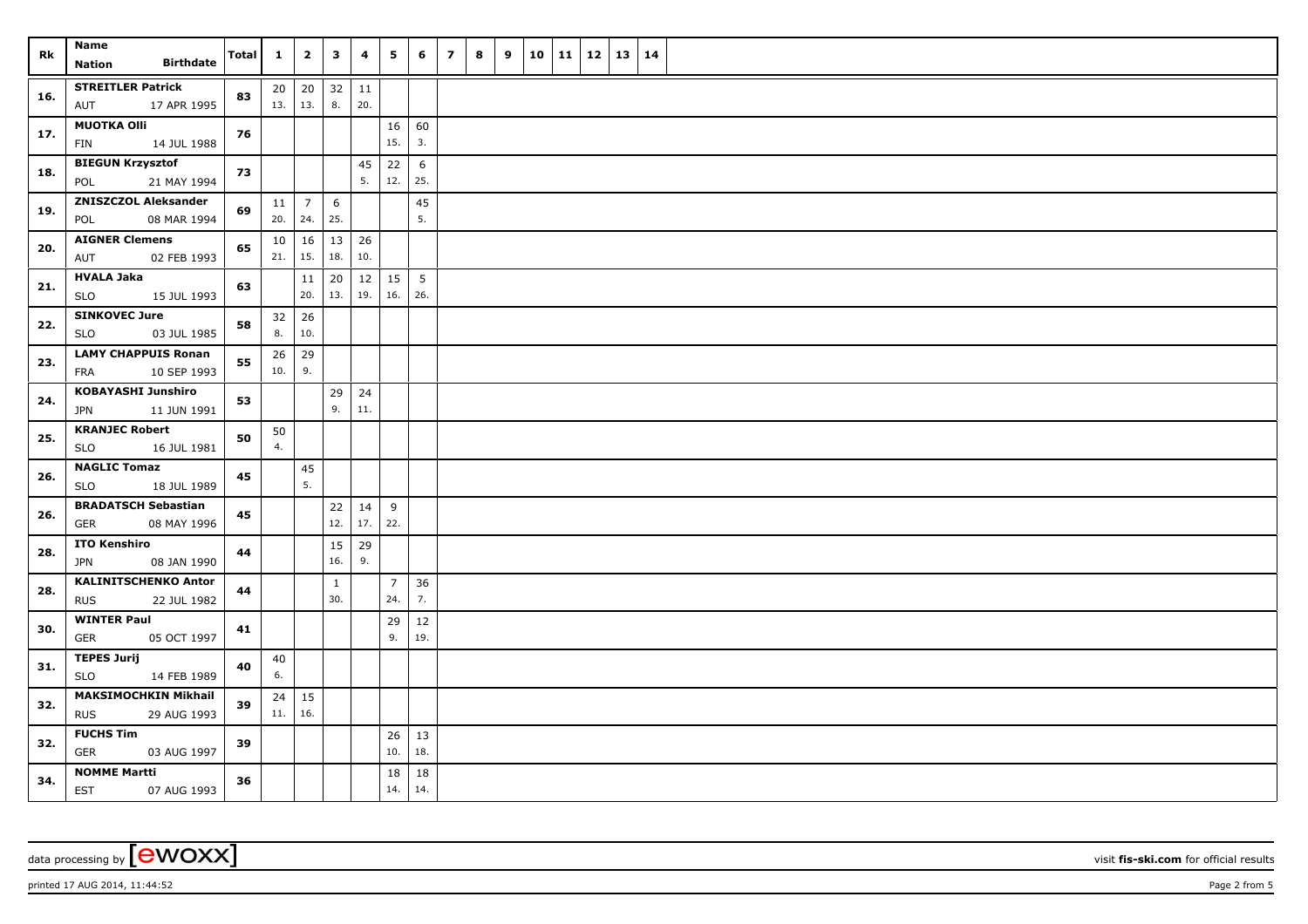| Rk  | Name<br><b>Birthdate</b><br><b>Nation</b>                 | <b>Total</b> | $\mathbf{1}$                   | $\overline{2}$        | $\overline{\mathbf{3}}$ | $\overline{\mathbf{4}}$ | 5         | 6                     | $\overline{7}$ | 8 | 9 | 10 | 11 | 12 | $13 \mid 14$ |  |
|-----|-----------------------------------------------------------|--------------|--------------------------------|-----------------------|-------------------------|-------------------------|-----------|-----------------------|----------------|---|---|----|----|----|--------------|--|
| 34. | <b>PUNGERTAR Matjaz</b><br>14 AUG 1990<br><b>SLO</b>      | 36           |                                | 36<br>7.              |                         |                         |           |                       |                |   |   |    |    |    |              |  |
| 36. | <b>LEJA Krzysztof</b><br>POL<br>21 FEB 1996               | 32           |                                |                       |                         | 32<br>8.                |           |                       |                |   |   |    |    |    |              |  |
| 36. | <b>PREVC Domen</b><br><b>SLO</b><br>04 JUN 1999           | 32           |                                | 32<br>8.              |                         |                         |           |                       |                |   |   |    |    |    |              |  |
| 38. | <b>BRESADOLA Davide</b><br>10 SEP 1988<br>ITA             | 29           |                                |                       | 16<br>15.               | 13<br>18.               |           |                       |                |   |   |    |    |    |              |  |
| 39. | <b>BOYARINTSEV Vladislav</b><br><b>RUS</b><br>31 OCT 1994 | 27           | $\overline{7}$<br>$24.$ 13.    | 20                    |                         |                         |           |                       |                |   |   |    |    |    |              |  |
| 40. | <b>HUBER Daniel</b><br>02 JAN 1993<br>AUT                 | 26           |                                |                       | 10<br>21.               | 16<br>15.               |           |                       |                |   |   |    |    |    |              |  |
| 41. | <b>HEISKANEN Sami</b><br>FIN<br>14 OCT 1991               | 25           |                                |                       |                         |                         | 11<br>20. | 14<br>17.             |                |   |   |    |    |    |              |  |
| 42. | <b>PEIER Killian</b><br>SUI<br>28 MAR 1995                | 24           |                                |                       | 12<br>19.               |                         | 8<br>23.  | $\overline{4}$<br>27. |                |   |   |    |    |    |              |  |
| 42. | <b>DESCOMBES SEVOIE Vin</b><br>FRA<br>09 JAN 1984         | 24           | $13 \mid 11$<br>18. 20.        |                       |                         |                         |           |                       |                |   |   |    |    |    |              |  |
| 44. | <b>TANDE Daniel-Andre</b><br>24 JAN 1994<br><b>NOR</b>    | 23           |                                |                       | 14<br>17.               | 9<br>22.                |           |                       |                |   |   |    |    |    |              |  |
| 44. | <b>LOITZL Wolfgang</b><br>AUT<br>13 JAN 1980              | 23           |                                |                       | 18<br>14.               | 5<br>26.                |           |                       |                |   |   |    |    |    |              |  |
| 46. | <b>EGLOFF Luca</b><br>06 JUN 1995<br>SUI                  | ${\bf 22}$   |                                |                       |                         |                         |           | $22$<br>12.           |                |   |   |    |    |    |              |  |
| 46. | <b>GRIGOLI Marco</b><br>27 APR 1991<br>SUI                | 22           | 8<br>23.                       | $\vert$ 14<br>17.     |                         |                         |           |                       |                |   |   |    |    |    |              |  |
| 48. | <b>KARLEN Gabriel</b><br>SUI<br>10 MAR 1994               | 21           |                                |                       |                         |                         | 14<br>17. | $\overline{7}$<br>24. |                |   |   |    |    |    |              |  |
| 49. | <b>LUNARDI Michael</b><br>ITA<br>21 SEP 1992              | 20           | $\overline{\mathbf{3}}$<br>28. | $\overline{3}$<br>28. |                         |                         | 6<br>25.  | 8<br>23.              |                |   |   |    |    |    |              |  |
| 50. | <b>ZHAPAROV Marat</b><br>25 AUG 1985<br>KAZ               | 16           |                                |                       |                         |                         |           | 16<br>15.             |                |   |   |    |    |    |              |  |
| 51. | <b>DEZMAN Nejc</b><br><b>SLO</b><br>07 DEC 1992           | 15           | 15<br>16.                      |                       |                         |                         |           |                       |                |   |   |    |    |    |              |  |
| 51. | <b>MAYLAENDER Dominik</b><br><b>GER</b><br>20 MAR 1995    | 15           |                                |                       |                         | 15<br>16.               |           |                       |                |   |   |    |    |    |              |  |
| 53. | <b>VALTA Ossi-Pekka</b><br>FIN<br>22 NOV 1991             | 13           |                                |                       |                         |                         | 13<br>18. |                       |                |   |   |    |    |    |              |  |

data processing by **CWOXX** visit **fis-ski.com** for official results

 $p$ rinted 17 AUG 2014, 11:44:52  $p$ age 3 from 5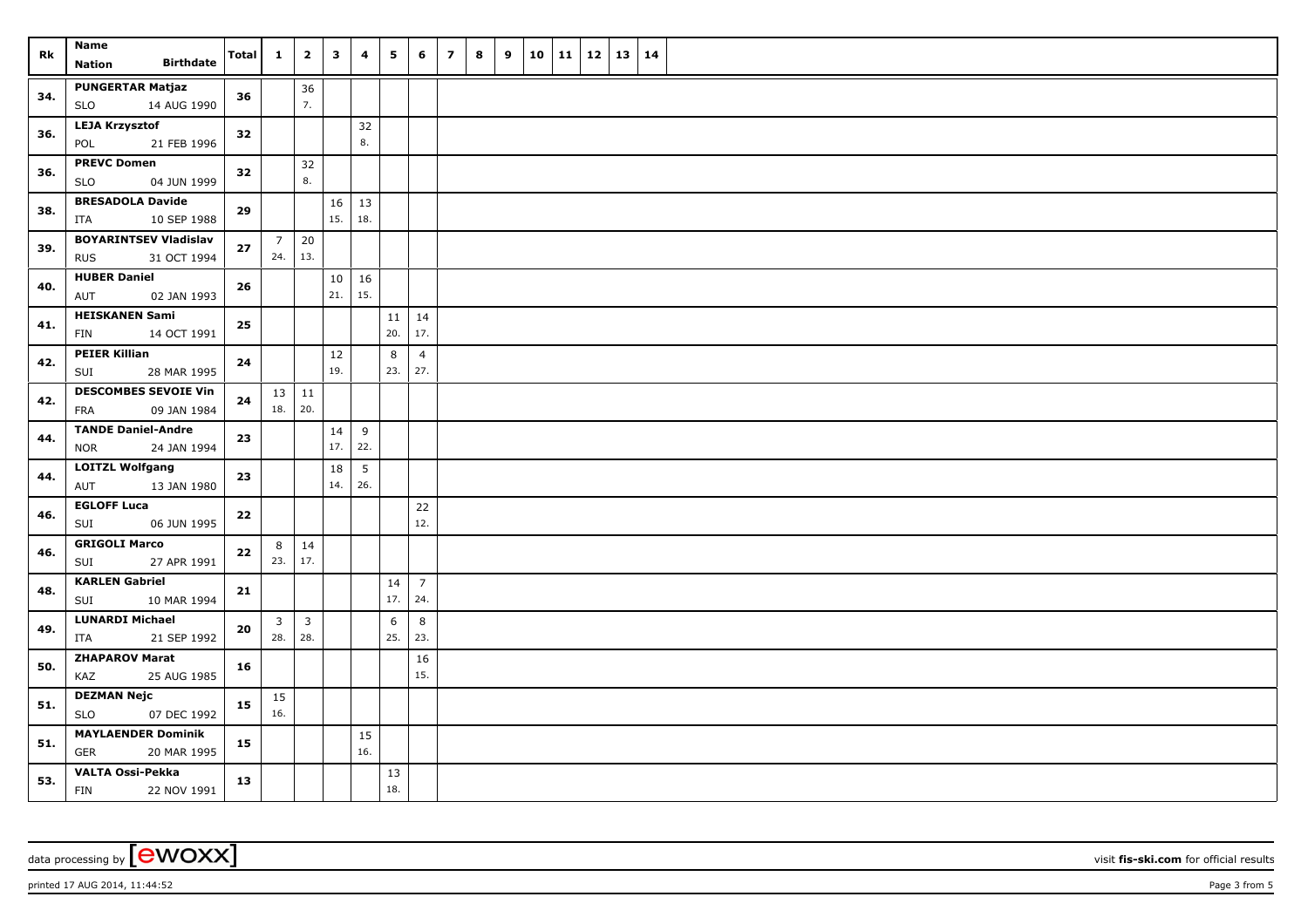| Rk  | Name<br><b>Birthdate</b><br><b>Nation</b>             | Total                    | $\mathbf{1}$                | $\overline{2}$         | $\overline{\mathbf{3}}$ | $\overline{\mathbf{4}}$ | 5                              | 6                     | $\overline{7}$ | 8 | 9 | 10 | 11   12 | $13 \mid 14$ |  |
|-----|-------------------------------------------------------|--------------------------|-----------------------------|------------------------|-------------------------|-------------------------|--------------------------------|-----------------------|----------------|---|---|----|---------|--------------|--|
| 53. | <b>OJALA Juho</b><br>17 MAR 1995<br>FIN               | 13                       |                             |                        |                         |                         | $\overline{\mathbf{3}}$<br>28. | $10\,$<br>21.         |                |   |   |    |         |              |  |
| 53. | <b>JUSTIN Rok</b><br>06 APR 1993<br><b>SLO</b>        | 13                       |                             | 13<br>18.              |                         |                         |                                |                       |                |   |   |    |         |              |  |
| 56. | <b>KORNILOV Denis</b><br><b>RUS</b><br>17 AUG 1986    | 12                       | 6<br>25.                    | $6\phantom{.}6$<br>25. |                         |                         |                                |                       |                |   |   |    |         |              |  |
| 56. | <b>SIEGEL David</b><br>28 AUG 1996<br>GER             | 12                       |                             |                        |                         |                         | $12\,$<br>19.                  |                       |                |   |   |    |         |              |  |
| 58. | <b>TOROK Eduard</b><br>02 MAY 1997<br>ROU             | 11                       |                             | $\mathbf{1}$<br>30.    |                         |                         | 10<br>21.                      |                       |                |   |   |    |         |              |  |
| 58. | <b>SARDYKO Alexander</b><br>08 MAY 1990<br><b>RUS</b> | 11                       |                             |                        |                         |                         |                                | $11\,$<br>20.         |                |   |   |    |         |              |  |
| 60. | <b>HAMANN Martin</b><br><b>GER</b><br>10 APR 1997     | 9                        |                             |                        |                         |                         |                                | 9<br>22.              |                |   |   |    |         |              |  |
| 60. | <b>KANTYKA Przemyslaw</b><br>15 DEC 1996<br>POL       | 9                        |                             |                        | $\mathbf{3}$<br>28.     | 6<br>25.                |                                |                       |                |   |   |    |         |              |  |
| 62. | <b>CIKL Martin</b><br>CZE<br>17 AUG 1987              | $\overline{\phantom{a}}$ |                             |                        | $\overline{7}$<br>24.   |                         |                                |                       |                |   |   |    |         |              |  |
| 63. | <b>SCHIFFNER Markus</b><br>AUT<br>05 JUN 1992         | 5                        |                             |                        | $5\phantom{.0}$<br>26.  |                         |                                |                       |                |   |   |    |         |              |  |
| 63. | <b>CECON Federico</b><br>ITA<br>11 JUN 1994           | 5                        |                             |                        | $\overline{4}$<br>27.   | $\mathbf{1}$<br>30.     |                                |                       |                |   |   |    |         |              |  |
| 63. | <b>REISENAUER Janni</b><br>07 NOV 1997<br>AUT         | 5                        |                             |                        |                         |                         | 5<br>26.                       |                       |                |   |   |    |         |              |  |
| 63. | <b>DREHER Michael</b><br>30 JAN 1993<br>GER           | 5                        | $5\phantom{.0}$<br>26.      |                        |                         |                         |                                |                       |                |   |   |    |         |              |  |
| 67. | <b>MURANKA Klemens</b><br>POL<br>31 AUG 1994          | 4                        | $\overline{4}$<br>27.       |                        |                         |                         |                                |                       |                |   |   |    |         |              |  |
| 67. | <b>EGGENHOFER Markus</b><br>AUT<br>11 DEC 1987        | 4                        | $\overline{2}$<br>$29.$ 29. | $\overline{2}$         |                         |                         |                                |                       |                |   |   |    |         |              |  |
| 67. | <b>ALEXANDER Nicholas</b><br>USA<br>24 AUG 1988       | 4                        |                             | $\overline{4}$<br>27.  |                         |                         |                                |                       |                |   |   |    |         |              |  |
| 67. | <b>MOILANEN Lasse</b><br>FIN<br>04 FEB 1995           | $\overline{\mathbf{4}}$  |                             |                        |                         |                         | $\overline{4}$<br>27.          |                       |                |   |   |    |         |              |  |
| 71. | <b>ILVES Kristjan</b><br><b>EST</b><br>10 JUN 1996    | $\mathbf{3}$             |                             |                        |                         |                         |                                | $\overline{3}$<br>28. |                |   |   |    |         |              |  |
| 72. | <b>ANTONISSEN Lars</b><br><b>NED</b><br>31 JUL 1995   | $\overline{2}$           |                             |                        |                         |                         |                                | $\overline{2}$<br>29. |                |   |   |    |         |              |  |

data processing by **CWOXX** wisit **fis-ski.com** for official results

 $p$ rinted 17 AUG 2014, 11:44:52  $p$ age 4 from 5